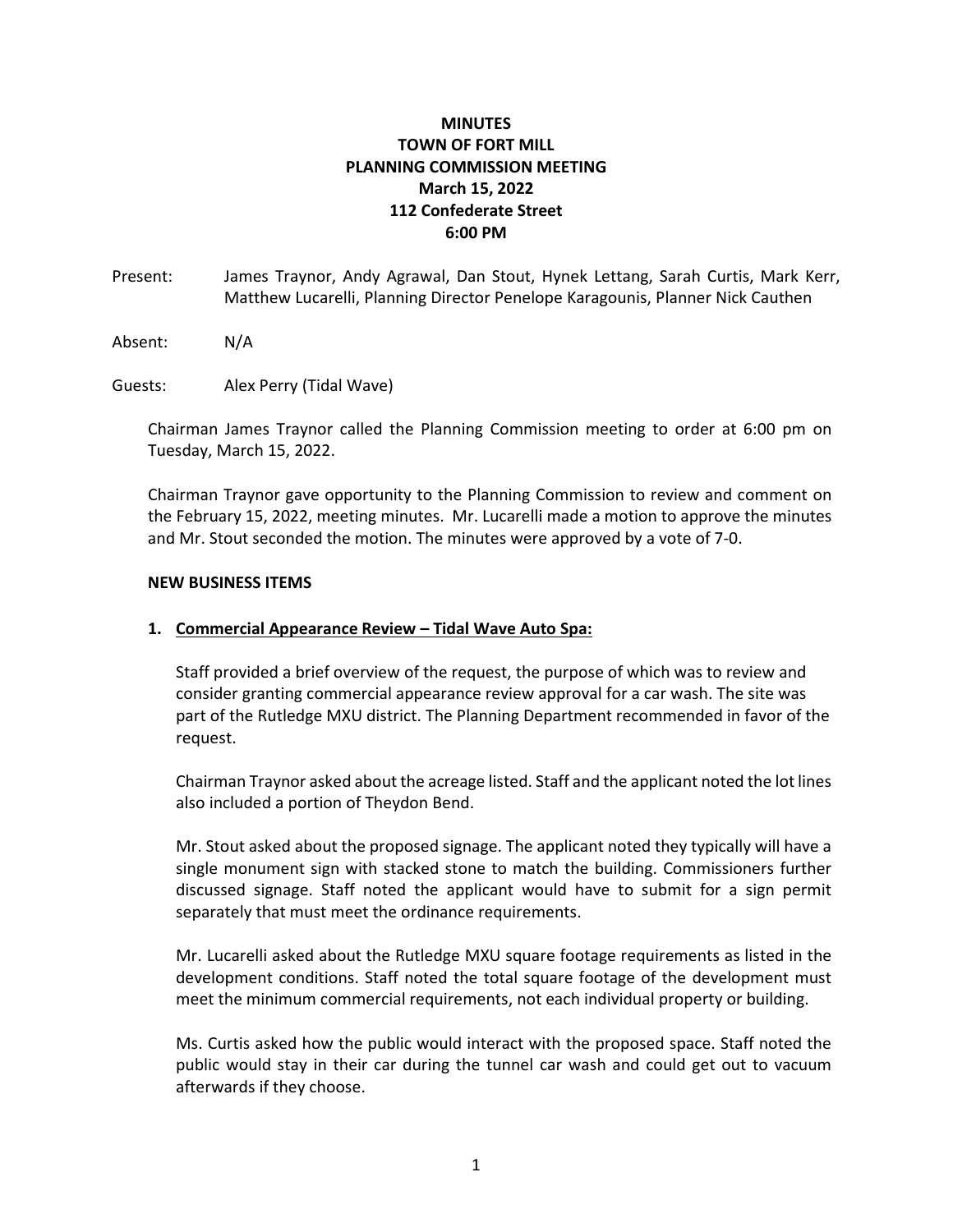Mr. Stout asked about hours of operations. The applicant stated 8am-9pm would be the latest the establishment would be open.

Chairman Traynor asked about material samples. The applicant stated they did not have any physical material samples.

Ms. Curtis asked about the stone material proposed. The applicant stated the product was their standard package submittal, if brick was required then there was a model for that as well. Ms. Curtis also mentioned concern with the high degree of glazing along the front elevation. The applicant stated it was a safety issue to let as much light in as possible and to help customers from feeling trapped inside. It was also stated the glass would be clear.

Mr. Lettang asked how many cars per hour are forecasted during peak times. The applicant stated peak PM trips are approximately 79 trips. Mr. Lettang was curious as to how that would affect the nearby intersection. The applicant responded that there will be a large queuing area to contain all vehicles on site, including at peak times.

Mr. Stout asked where the HVAC would be located. The applicant stated there is no occupied space and the HVAC will not be outside the building or on the roof.

Mr. Lucarelli asked if any additional homes would be developed near the site. Staff said there would be additional houses to the west and south. Mr. Lucarelli stated concerns regarding the possible decibel levels close to residential. The applicant noted all the vacuum equipment would be housed in an enclosed structure to negate any noise pollution.

Mr. Agrawal asked for a description of the screening between the car wash and the proposed residences. Staff noted the MXU requirements do require screening around vehicular areas which would include the entire site. Chairman Traynor noted the provided plant material was extremely small at planting. Mr. Kerr felt there was room for additional plantings including more trees within the site to shield the residences.

Ms. Curtis asked for more variety regarding the plantings. She also stated she would like to see more brick. Chairman Traynor noted material samples certainly needed to be looked at as well. Mr. Stout added that he would also like to see more screening.

Mr. Lettang noted concern regarding a car wash going next to half a million-dollar homes.

Mr. Kerr said he would be fine delegating the review for the resubmitted landscape plan to staff if the screening was increased. The Commissioners agreed to more vegetation on the southern side, evergreen trees, and 2.5-3" caliper trees.

Mr. Traynor stated he would like for staff to review the building material samples to make sure they are of quality materials.

After no further questions or comments Chairman Traynor asked for a motion.